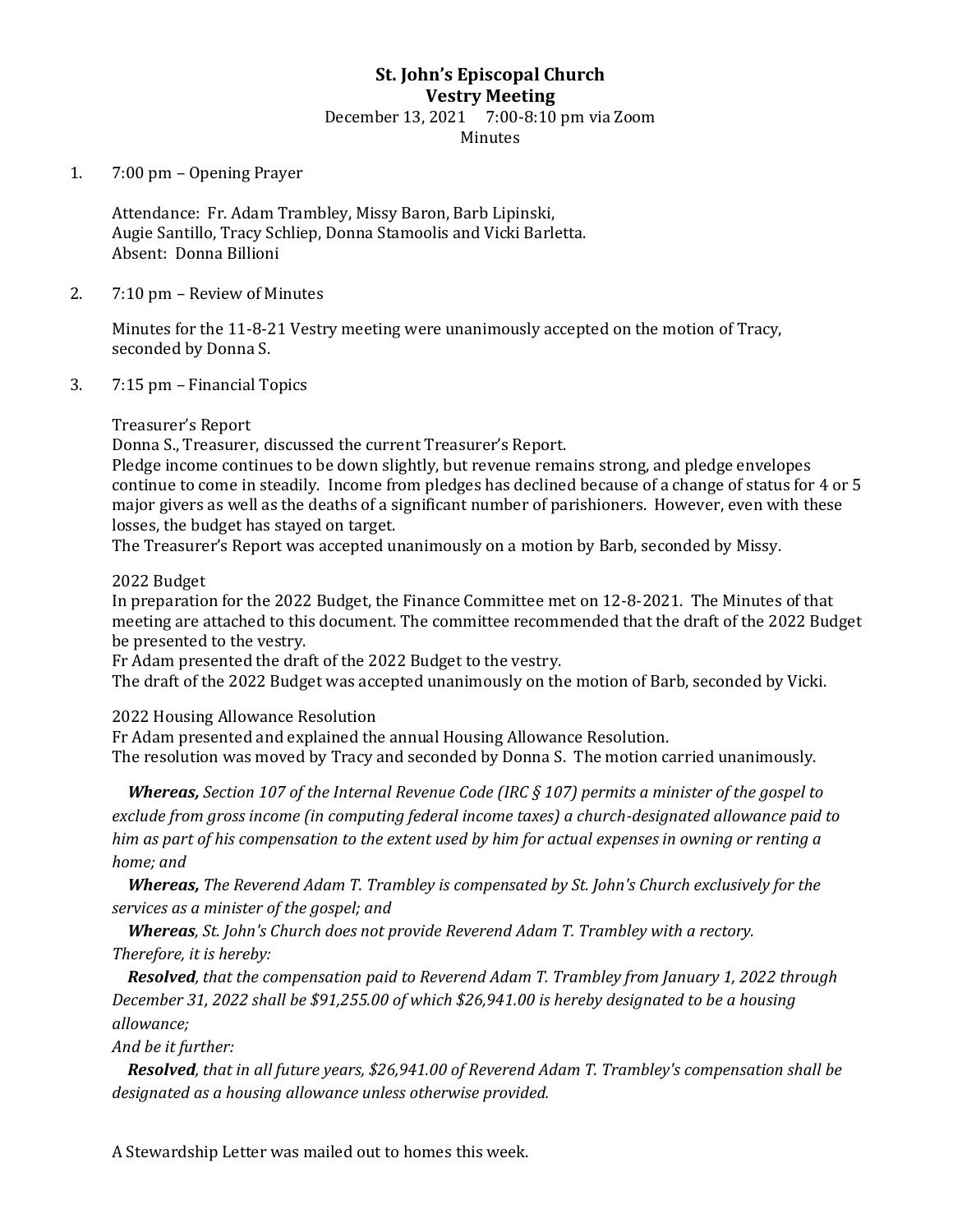# 4. 7:35 pm – Building Issues

We have not yet received the estimates from Jesse Fisk for the repairs on the flooring and support problems discovered by the Structural Engineer, so those projects remain on hold. The ushers have drawn our attention to a blinking light that has become a distraction. However, the light is very high up to the ceiling so solving the problem will have to wait for a very tall ladder and someone to climb it.

- 5. 7:40 pm Christmas Services will be 12-24-21 at 5:30 pm and 9:00 pm with an organ/harp prelude beginning at 8:45 pm. Both services will be live streamed on Facebook. Barb has volunteered to invite Santa to attend the 5:30 pm service.
- 6. 7:45 pm Pandemic/Reopening Issues

Both the 8:00 am and 10:00 am Sunday services continue to be held inside. The 10:00 service also continues to be streamed on FaceBook Live. Masks and distancing are required at both services. Communion is still being administered with bread only but at the communion rail. We have cautiously begun to sing at the 10:00 service, but a choir is not feasible at this time. Allen Hall is being unlocked by 9:30 am to accommodate people needing to access the elevator from the parking lot.

There have been questions about resuming a lector schedule for those who would like to again be able to read at services. However, because of the necessity of cleaning the mike as well as the lectern area for each person, we have decided to postpone that resumption. There have been other questions of dissatisfaction raised; we as the vestry need to be aware of the impatience but not necessarily surprised because certainly most of us long for some return to the way things were.

Resurrection Church in Hermitage had to cancel their Christmas service due to staff illness. They are hoping to have a candle light and carol service on Epiphany.

7. 7:50 pm – Hermitage/Regional Ministry/Preschool Network

Fr John Wise will be working with both the Hermitage and Greenville congregations beginning on 1-2-2022. The Hermitage church will be changing their service time to 9:00 am to facilitate the sharing of Fr John on Sunday mornings. Fr Adam will continue to help with any issues in Hermitage. There is hope that in the future we might be able develop a regional approach to the Episcopal churches in this area that may include a common website as well as a common system for financial management. Some of the parishes are already using the same financial software.

Along these same lines, exploration is being made into the development of a preschool network involving the Hermitage, New Castle and Sharon churches. It is hoped that by the Fall of 2022 a proposal can be developed to present to the Diocese, and the following year a program might begin.

8. 8:00 pm – 2022 Vestry Discussion

Tracy, Barb and Donna S. will be rotating off Vestry so there will be a need to recruit some new members from the parish. Debbie Gibson's name was suggested as a possibility.

9. 8:05 pm – Rectors Report/Other

Bishop Sean will be at St. John's on Saturday, 1-15-22, and Confirmations or Receptions for 11 people have tentatively been scheduled for 4:00 pm.

Fr Adam will be participating in a Mutual Ministry Review with the Diocese of Arizona January 18-20. Fr Adam's planned Sabbatical will be from April 18 - July 24, 2022 including 2 weeks of General Convention. Fr John Downey, retired Cathedral Dean now working with the diocese to provide diocesan sabbatical coverage, will be able to be with us for at least 10 of those Sundays.

10. 8:10 pm – Meeting adjourned on motion by Donna S., seconded by Barb.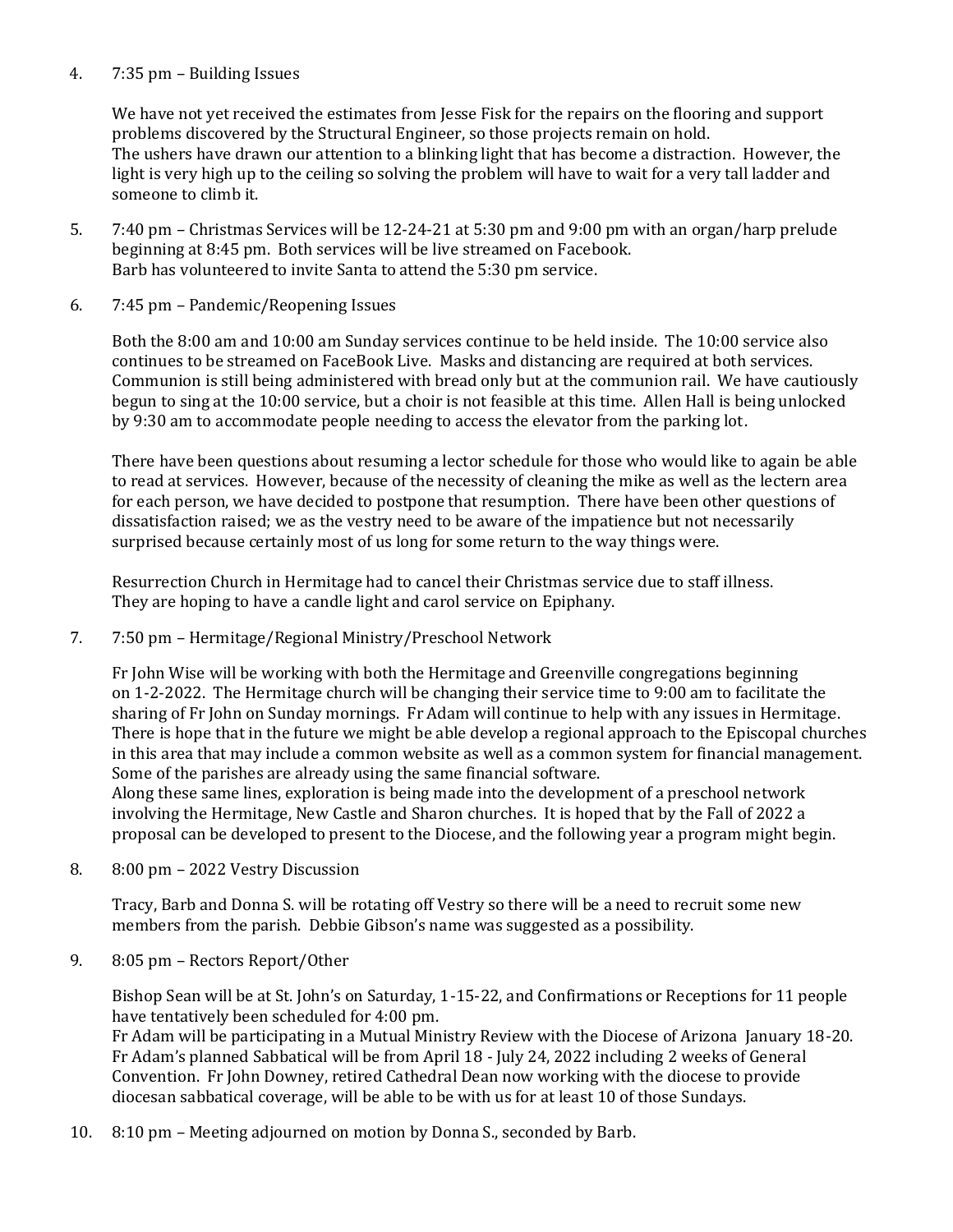Next meeting will be by Zoom on Monday, 1-10-22.

Respectfully submitted, Victoria Barletta